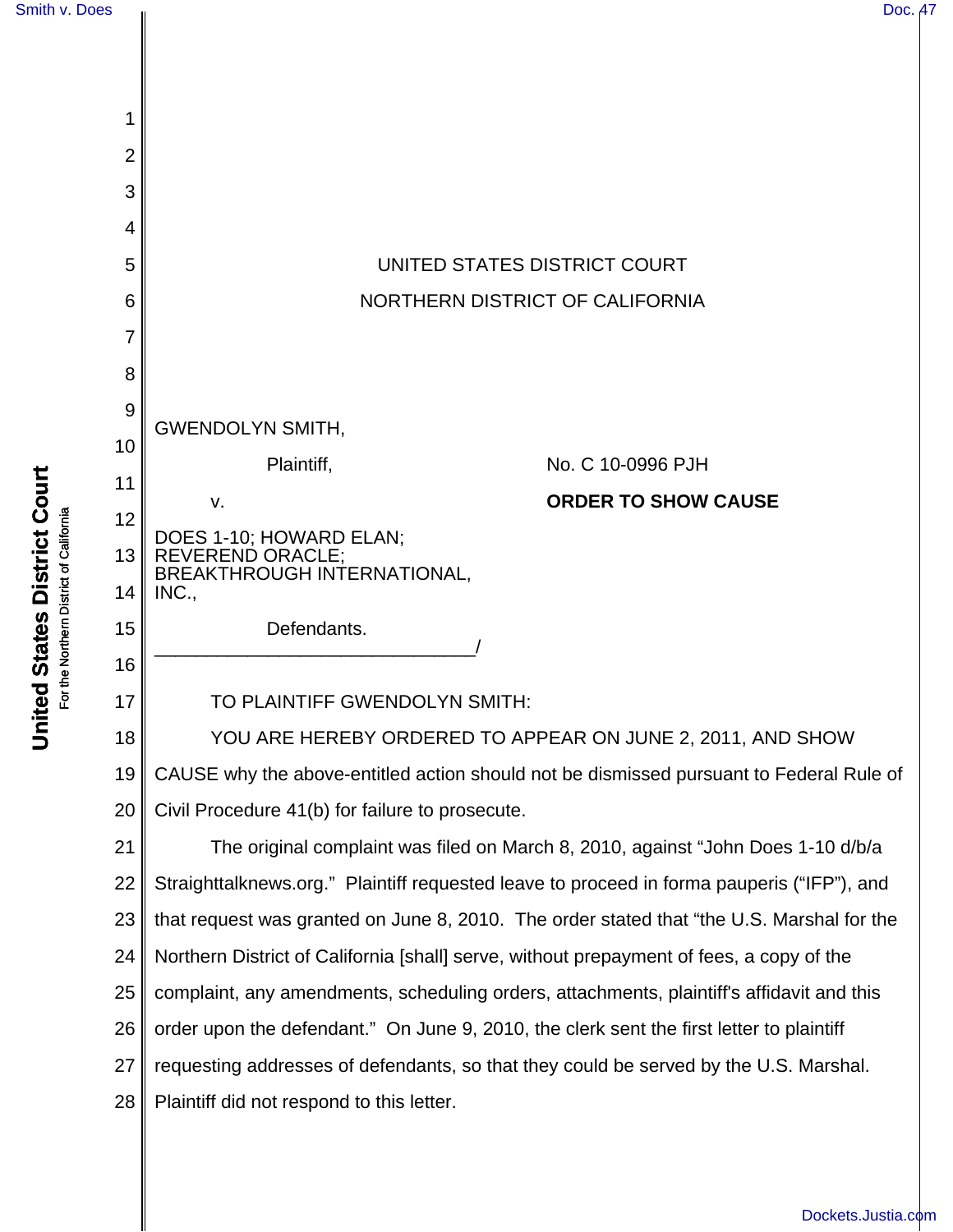1 2 3 4 Plaintiff did, however, file a request for leave to subpoena records, stating that she needed to do so in order to learn the identity of the defendants. That request was granted on June 17, 2010. Plaintiff filed a second, similar request, which was granted on September 27, 2010.

5 6 7 8 9 10 11 Between May 2010 and February 2011, plaintiff filed five requests to continue the date for the initial case management conference. In the first, second, and third requests, filed May 28, 2010, August 5, 2010, and October 14, 2010, she stated that "DOE Defendant" had not yet been served. In the fourth request, filed December 27, 2010, she stated that "Defendants" had been identified [and] served," and that "return of waiver of service of summons is pending." In the fifth request, filed February 2, 2011, she stated that "Doe Defendant" had "not yet responded."

12 13 During the same period, plaintiff also filed three requests for extensions of time for service. All three were granted – the last one on November 19, 2010.

14 15 16 17 18 19 On February 11, 2011, plaintiff filed a request for leave to amend the complaint, stating that she had "uncovered true individual and corporate identities of the primary Doe Defendants." The court granted the request, and on February 18, 2011, plaintiff filed a first amended complaint, adding defendants "Howard Elan, a.k.a. Elan and Reverend Oracle, husband and wife; Breakthrough International, Inc., and Elan as President of Breakthrough International."

20 21 On February 22, 2011, the clerk sent plaintiff another letter requesting the addresses of defendants for service. Plaintiff responded to the letter on March 11, 2011.

22 23 24 25 26 The U.S. Marshal attempted service of the summons and complaint at the address plaintiff provided for defendants Howard Elan, Reverend Oracle, and Breakthrough International, Inc., but was unable to effectuate service. The summonses were returned unexecuted as to Howard Elan and Reverend Oracle on March 30, 2011, and as to Breakthrough on May 5, 2011.

27 28 Under Federal Rule of Civil Procedure 4(m), the court must dismiss an action if the defendant is not served within 120 days after the complaint is filed, unless "the plaintiff